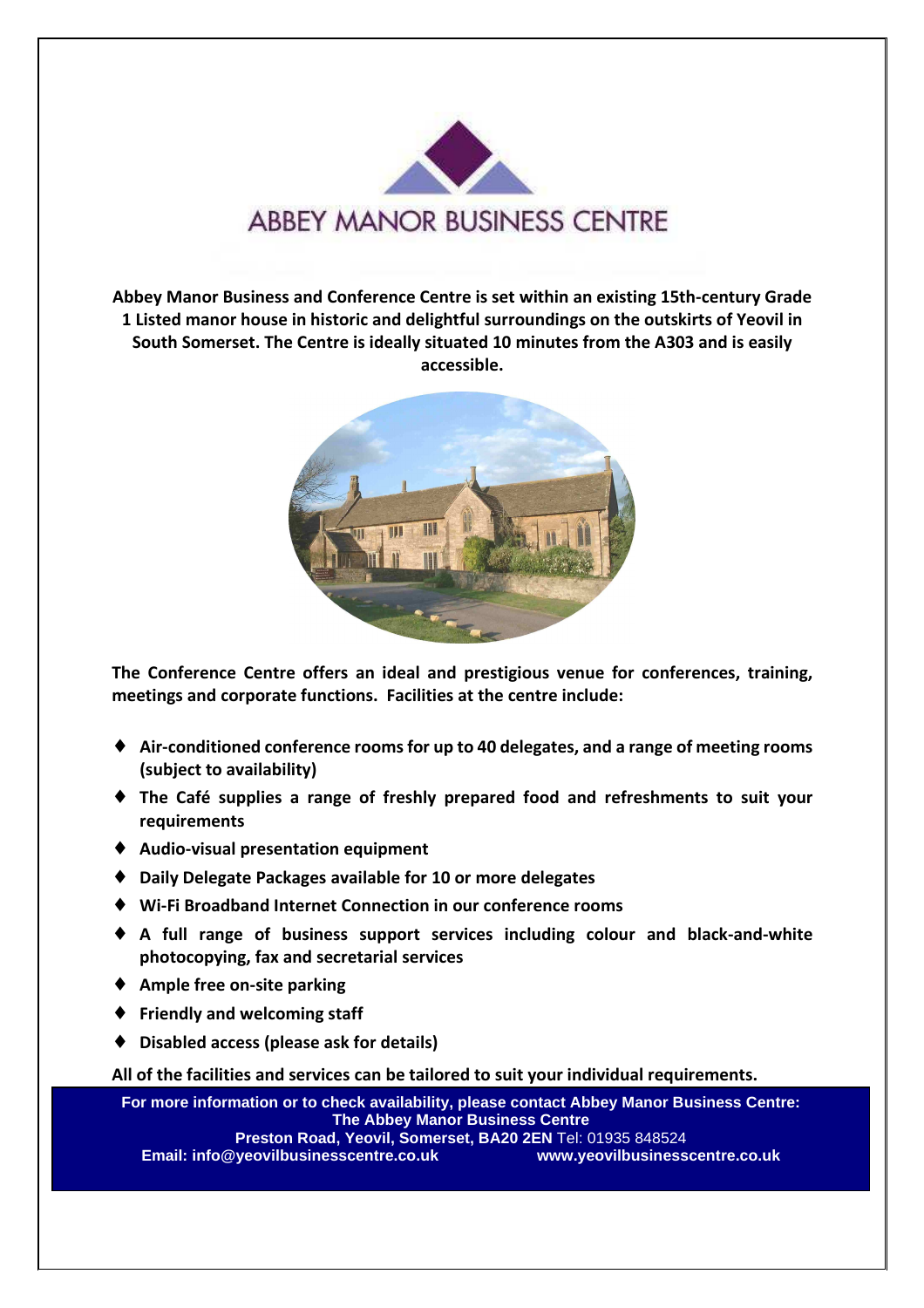

## **ROOM AND EQUIPMENT HIRE PRICES**

## **MANDEVILLE ROOM**

The Mandeville Room is our main conference room and is located on the ground floor of the main building. The room is air-conditioned, has stone walls, display boards, natural light and disabled access. The layout of the room can be adapted to suit your requirements.

| Room Sizes: 9.55m x 6.35m (31' 5" x 20' 10") |                 |  |
|----------------------------------------------|-----------------|--|
| Boardroom Style                              | up to 30 people |  |
| Theatre Style                                | up to 40 people |  |
| Cabaret Style                                | up to 36 people |  |
| <b>Workstation Training</b>                  | up to 10 people |  |
| <b>Buffet/Reception</b>                      | up to 40 people |  |
| U Shape with tables                          | up to 25 People |  |
| Classroom                                    | up to 20 People |  |



*Theatre Style Layout*

### **ROOM HIRE RATES**

The room rates include: one flipchart stand complete with pad and pens, complimentary jug(s) of tap water.

Monday – Friday

| <b>Hourly Rate</b> |         | £40.00 (Ad-hoc occasions)      |
|--------------------|---------|--------------------------------|
| Half Day           | £115.00 | 09.00 - 13.00 or 13.30 - 17.30 |
| <b>Full Day</b>    | £185.00 | 09.00 - 17.30                  |
| Evening            | £115.00 | 18.00 - 21.30                  |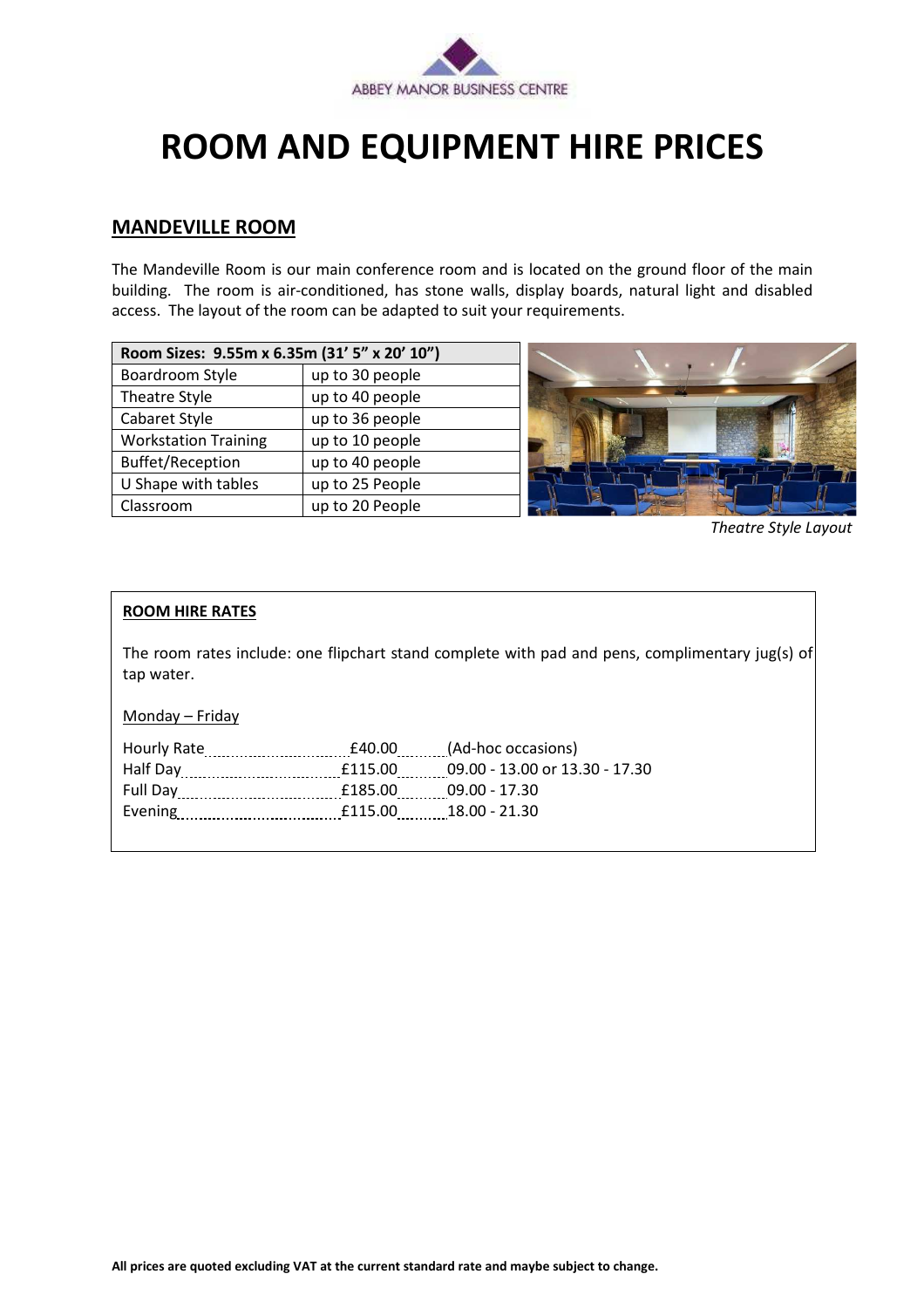

## **BOARDROOM**

The Boardroom is located on the first floor of the main building. The room is air-conditioned and contains a feature fireplace. The Boardroom does not have disabled access; please be aware of this when booking this room.

| Room Sizes: 21.27 square metres (229 square feet) |                 |  |
|---------------------------------------------------|-----------------|--|
| Boardroom Style                                   | up to 12 people |  |



*Boardroom*

## **ROOM HIRE RATES**

The room rates include: one flipchart stand complete with pad and pens, complimentary jug(s) of tap water.

Monday – Friday

| <b>Hourly Rate</b>          |         | <b>E35.00</b> (Ad-hoc occasions) |
|-----------------------------|---------|----------------------------------|
|                             | £95.00  | 09.00 - 13.00 or 13.30 - 17.30   |
| Full Day                    | £155.00 | 09.00 - 17.30                    |
| Evening <b>Example 1999</b> | £95.00  | 18.00 - 21.30                    |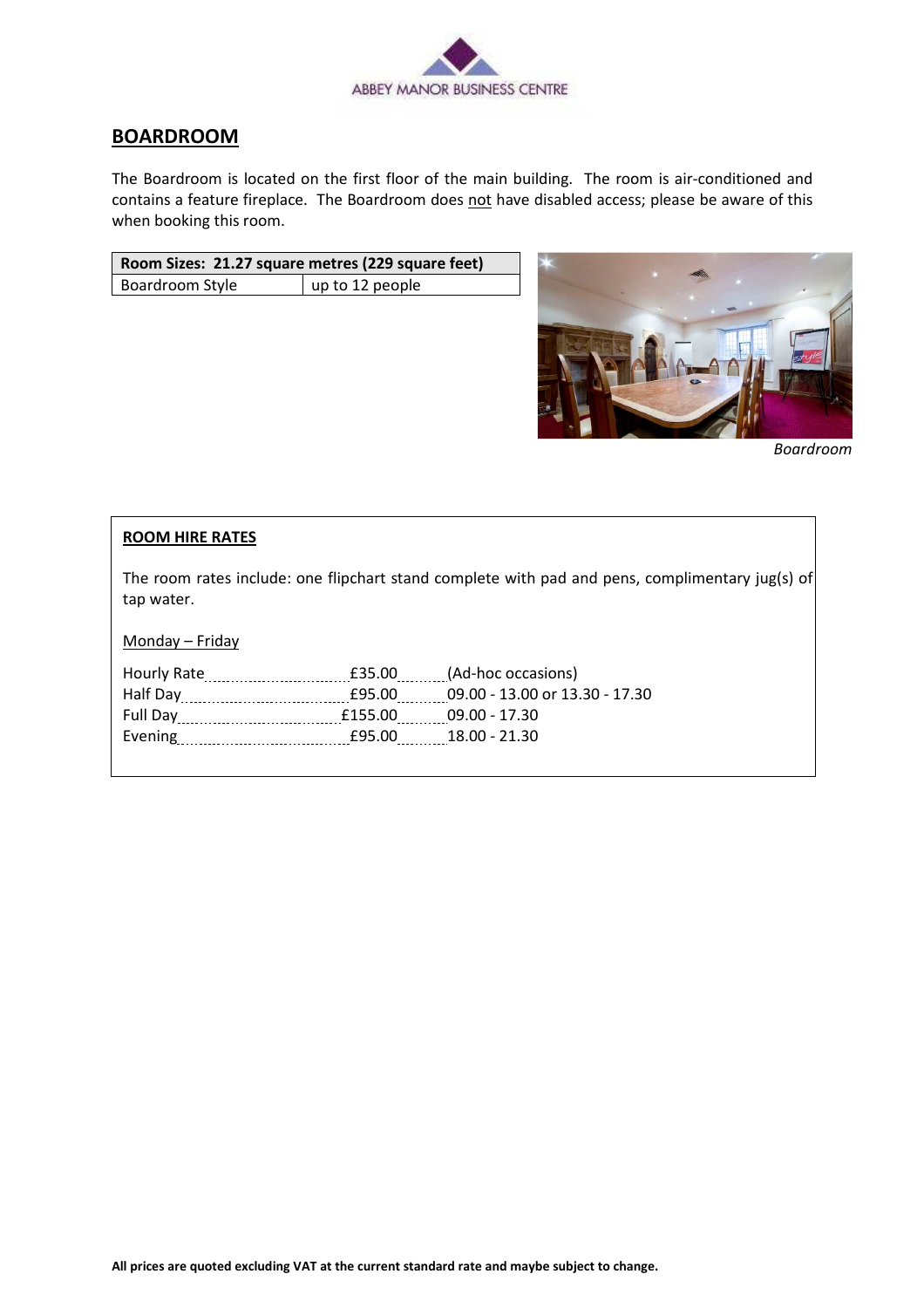

## **OTHER MEETING ROOMS**

As a business centre we have a wide range of rooms available throughout the site. Each room is different in size and character. Please contact us to discuss your requirements.

## **SYNDICATE ROOMS**

We have alternative meeting rooms, syndicate rooms and breakout areas available, subject to availability. Please enquire for prices.

## **DAILY DELEGATE PACKAGES**

Daily Delegate Packages are available which are priced depending on number of delegates. Prices include room hire, all equipment including audio visual equipment and a choice of menu and refreshments – full details are outlined in this pack.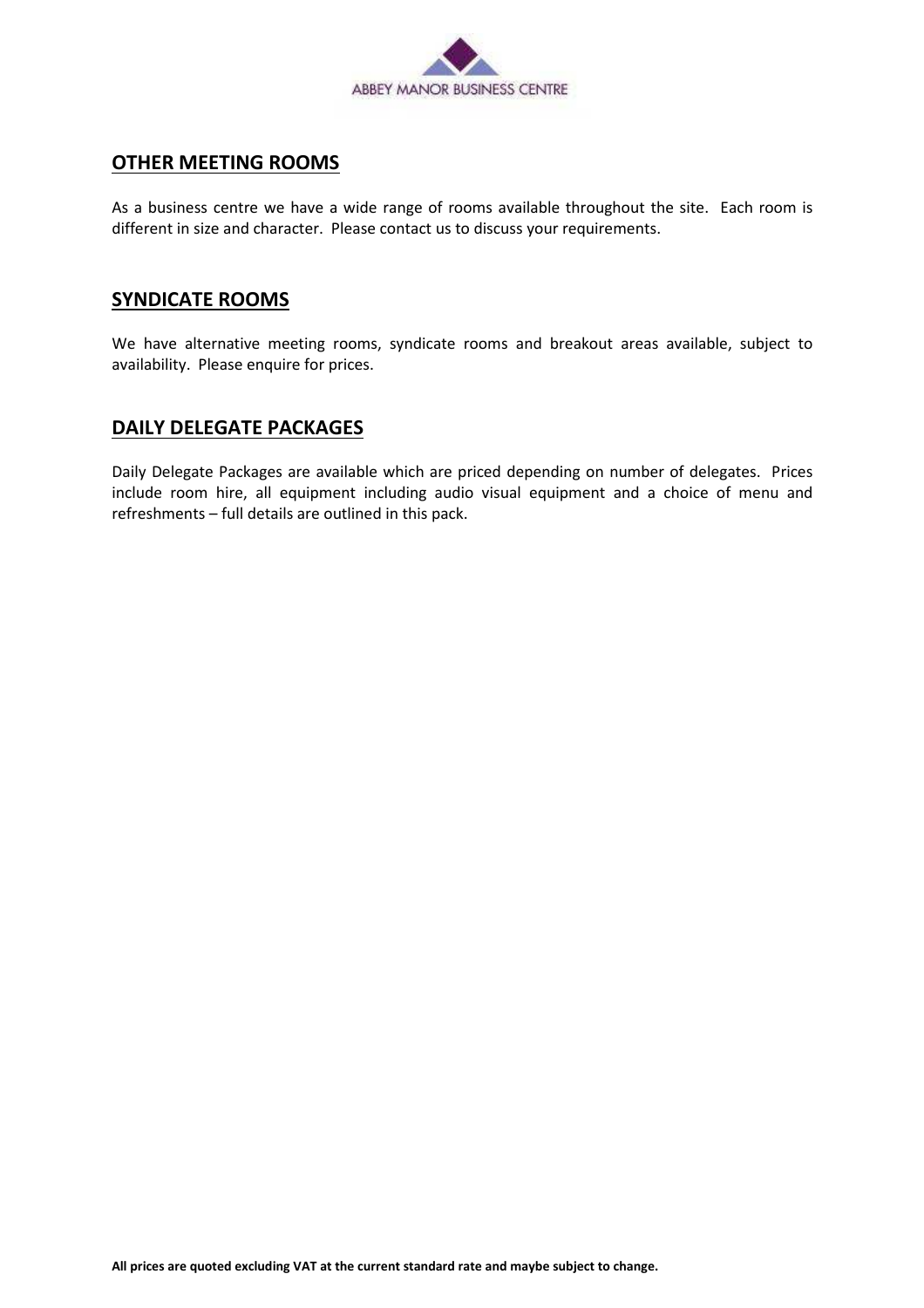

## **ROOM AND EQUIPMENT HIRE PRICES**

## **EQUIPMENT**

The centre can provide a range of equipment and services for your delegates during your event.

#### Audio Visual Equipment

| <b>Projection Screen:</b>                                        | Free of Charge |
|------------------------------------------------------------------|----------------|
|                                                                  |                |
| Projector/Monitor:                                               |                |
| Half Day Hire (up to 4 hours) [11] Half Day Hire (up to 4 hours) | £38.00         |
|                                                                  | £65.00         |
| Hourly Hire                                                      | £12.00         |

#### IT Equipment (please see the notes at the bottom of this page)

| Internet Access (Wi-Fi Access): |                    |
|---------------------------------|--------------------|
| Laptop Hire                     | £40.00 per session |

### Other Equipment

| Flipchart Stand, Pad and Pen | Free of Charge   |
|------------------------------|------------------|
| Notepads and Pens            | £1.00 per person |
| Whiteboard                   | Free of Charge   |

### **If you have any additional equipment requirements, please enquire and we will do our best to accommodate your request.**

#### *PLEASE NOTE:*

- *While most PCs will work with our equipment, provided that they have an HDMI or VGA connector, we cannot guarantee compatibility. Therefore we recommend that you arrange a test in advance of your presentation to avoid any complications on the day of your event. If this is not practical we advise that you test your PC with an external monitor connected to the HDMI or VGA connector to ensure that you can produce a duplicate display, and that you bring a second (different) PC as a backup where possible.*
- *If you are planning to hire our laptop for your presentation, we would again recommend that you arrange a test in advance of your presentation to ensure compatibility of the software. You are welcome to discuss your requirements with our IT department who will be happy to assist you.*
- *All equipment is supplied subject to availability and as required.*

**All prices are quoted excluding VAT at the current standard rate and maybe subject to change.**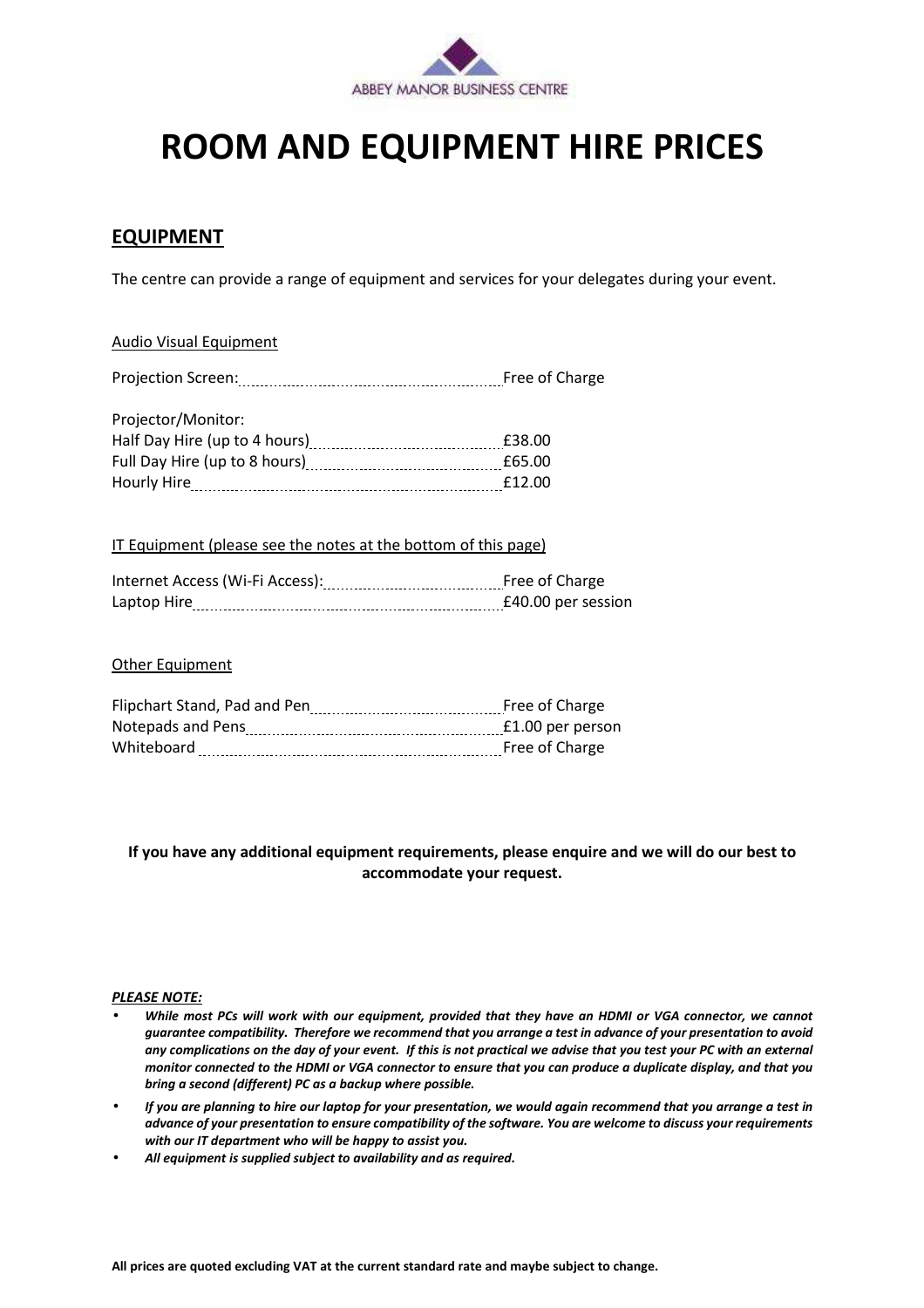

# **THE CAFÉ INFORMATION AND PRICES**

Abbey Manor Business Centre has an on-site Café which is exclusively for Business Centre users. The Café has been providing high-quality food and refreshments since 1990.



The Café is open 08.00 – 15:00 Monday – Thursday, 08:00 – 14:00 Friday to serve a variety of drinks and snacks. Outside of these hours, catering can be provided by prior arrangement only.

The Café provides a wide range of freshly-prepared home-made snacks, buffets, and executive buffet lunches. Please use the booking form to indicate your choices. Should you have any special requests please let us know, as our Café staff can offer great flexibility in meeting your specific requirements and budget.

## **Drinks Menu for Conferences**

| $\bullet$ | Dorset Tea and Lavazza Filter Coffee                             | £1.80 per person |
|-----------|------------------------------------------------------------------|------------------|
| $\bullet$ | Dorset Tea and Lavazza Filter Coffee served with a Biscuits      | £2.20 per person |
| $\bullet$ | Dorset Tea and Lavazza Filter Coffee served with Home Made Cakes | £3.10 per person |
| $\bullet$ | Jug of Fruit Juice                                               | £3.50 per jug    |
| $\bullet$ | Mineral Water(330 ml)                                            | £1.30 per bottle |
| $\bullet$ | Canned Drinks                                                    | £1.30 per can    |
| $\bullet$ | Sparkling Elderflower Presse                                     | £2.00 per bottle |
|           |                                                                  |                  |

## **Breakfast Menu for Conferences**

| Bacon Roll                               | £3.30 per person |
|------------------------------------------|------------------|
| Bacon and Sausage Roll                   | £3.95 per person |
| Mini Pastries served with Tea and Coffee | £3.50 per person |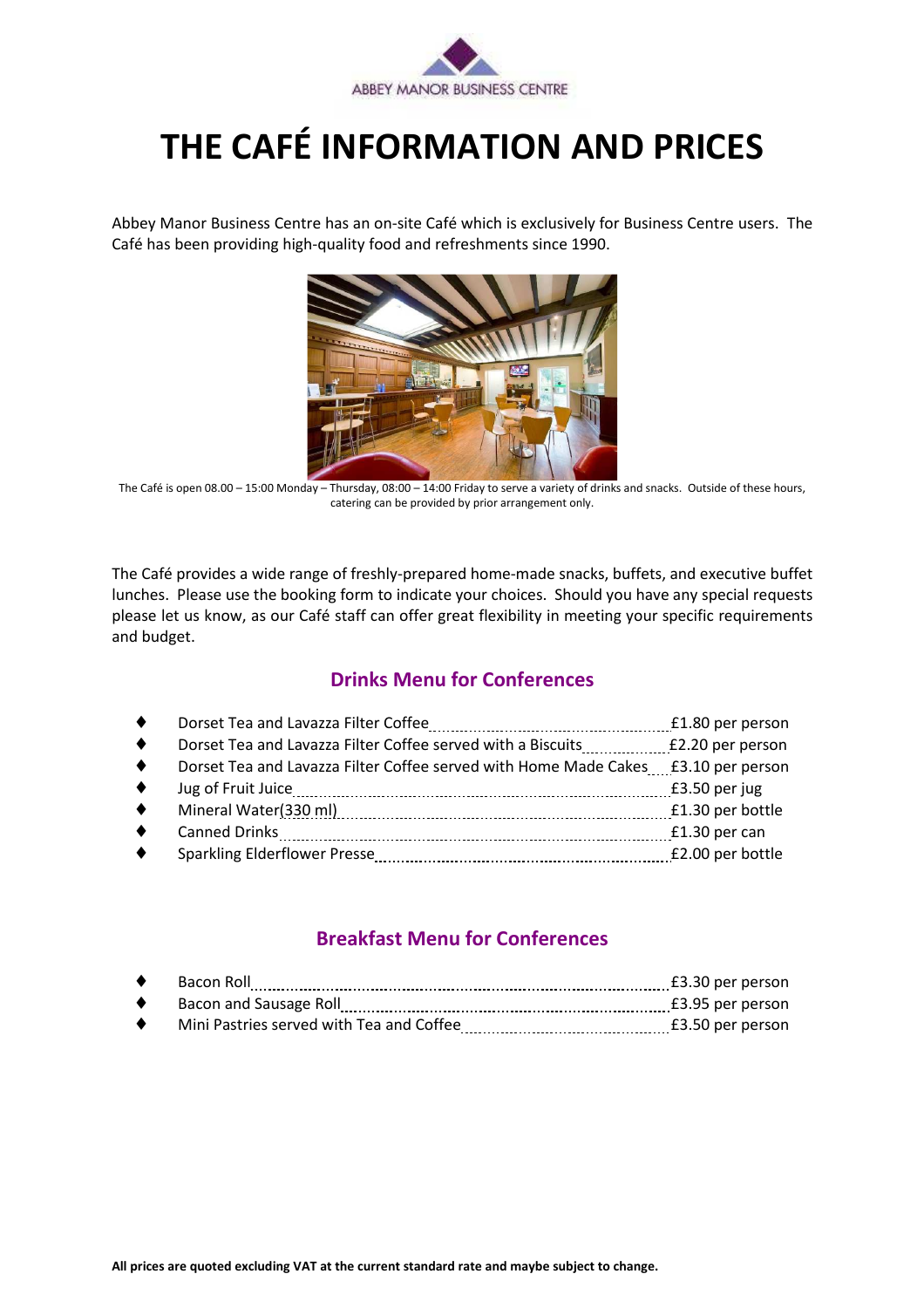

# **THE CAFÉ INFORMATION AND PRICES**

## **Buffet Menus**

**V** – Vegetarian, **GF** – Gluten Free, **VG** - Vegan Additional dietary options available on request

## **Menu A - £4.95 per person**

- ♦ A selection of freshly-prepared brown and white Sandwiches **V GF** available
	- ♦ Crisps **V GF** available
	- ♦ Fruit Juice **V GF** available

## **Menu C - £6.95 per person**

- ♦ A selection of freshly-prepared brown and white Sandwiches **V GF** available
- ♦ Two Options from our Buffet Menus Selection
	- ♦ Fruit Juice **V GF** available

## **Menu B - £5.95 per person**

- ♦ A selection of freshly-prepared brown and white Sandwiches **V GF** available
- ♦ One Option from our Buffet Menu Selection
	- ♦ Fruit Juice **V GF** available

## **Menu D - £7.95 per person**

- ♦ A selection of freshly-prepared brown and white Sandwiches **V GF** available
- ♦ Three Options from our Buffet Menus Selection
	- ♦ Fruit Juice **V GF** available

## **Menu E - £8.95 per person**

- ♦ A selection of freshly-prepared brown and white Sandwiches **V GF** available
	- ♦ Four Options from our Buffet Menus Selection
		- ♦ Fruit Juice **V GF** available

## **Buffet Menu Options**

- Crudités and Dips **V VG**
- Indian Bites with Mango Chutney V available
- Flaky Home baked Sausage Rolls
- Oven Roasted New Potatoes with Rosemary and Garlic **V VG GF**
- Chicken Bites with Garlic Mayo
- Quiche **V** available
- Cheese Board **V** available (£1.50 extra per person)
- Tortilla Crisps & Tomato Salsa **V VG**
- Honey & Mustard Glazed Cocktail Sausages
- Fresh Fruit Platter **V VG GF**
- Home-made Cakes & Traybakes **V GF VG** available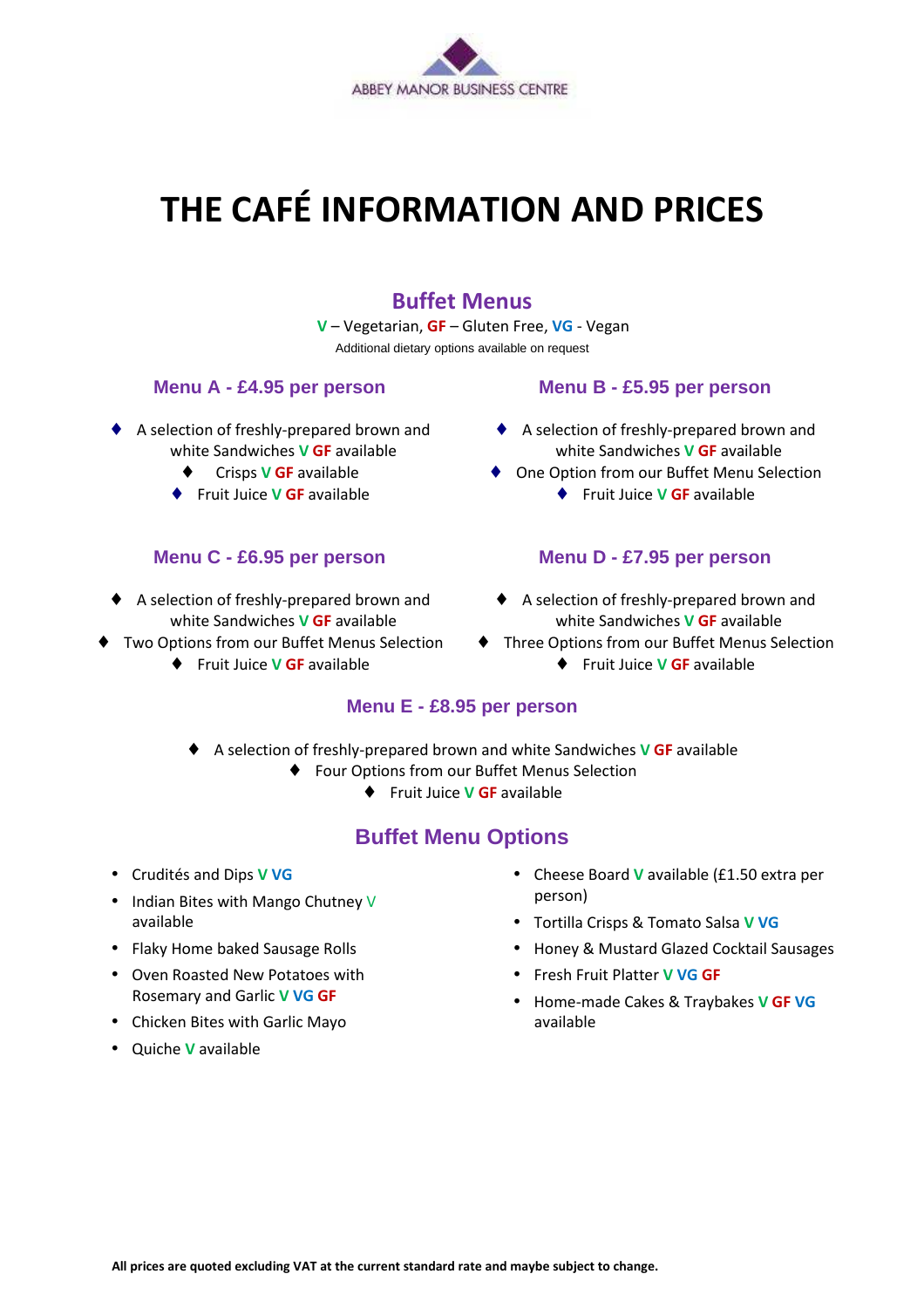

# **DELEGATE PACKAGE RATES**

## **Our Half Day Delegate Rate Includes:**

- ♦ Hire of Conference Room or your choice (subject to availability)
- ♦ Audio Visual Equipment (including monitor or projector and screen)
- ♦ Hire of Laptop
- ♦ Wireless Internet Access
- ♦ Flipchart and Pens
- ♦ Whiteboard and Pens
- ♦ Pens and Notepads for Delegates
- ♦ Jugs of Tap Water
- ♦ Tea, Coffee served with a selection of Biscuits on arrival
- ♦ Mid Morning Tea, Coffee served with a selection of Biscuits
- ♦ Freshly Prepared Home-made Lunch (Menu E) served with Tap Water and Fruit Juice

## **Our Full Day Delegate Rate Includes: -**

- ♦ All items listed for the Half Day Rate
- ♦ Afternoon Tea and Coffee served with Home-made Cakes

## **Daily Delegate Lunches**

The Lunch consists of a selection of freshly-prepared Sandwiches, four Options from our Buffet Menu Selection (below) and Orange Juice.

- Crudités and Dips **V VG**
- Indian Bites with Mango Chutney **V**  available
- Flaky Home baked Sausage Rolls
- Oven Roasted New Potatoes with Rosemary and Garlic **V VG GF**
- Chicken Bites with Garlic Mayo
- Quiche **V** available
- Cheese Board **V** (£1.50 extra per person)
- Tortilla Crisps & Tomato Salsa V VG
- Honey & Mustard Glazed Cocktail Sausages
- Fresh Fruit Platter **V VG GF**
- Home-made Cakes & Traybakes **V GF VG** available

**V** – Vegetarian, **GF** – Gluten Free, **VG** - Vegan

## **PRICES**

| No of Delegates | Full Day Rate (per person) | Half Day Rate (per person) |
|-----------------|----------------------------|----------------------------|
| 10-15 Delegates | £31.00                     | £22.75                     |
| 16-20 Delegates | £29.00                     | £21.50                     |
| 21-30 Delegates | £24.25                     | £18.00                     |
| 31-40 Delegates | £22.00                     | £16.50                     |
| 41-50 Delegates | £20.45                     | £16.00                     |
| 51-60 Delegates | £19.00                     | £15.00                     |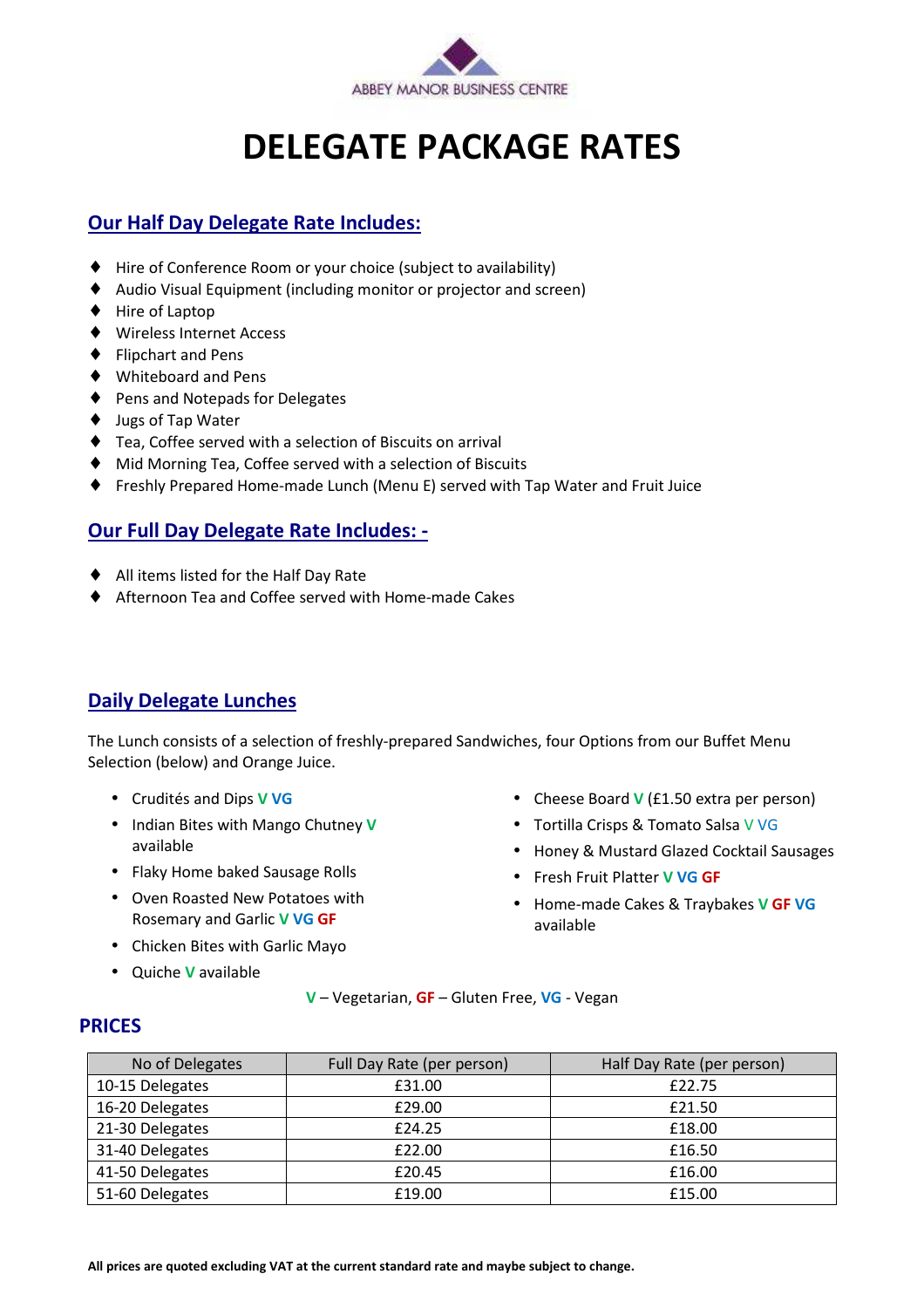

## **CONFERENCE CENTRE INFORMATION**

### **Centre Opening Times**

The centre is open Monday to Thursday 08.30 - 17.30 and Friday 08:30 – 17:00. Bookings can be made outside of these hours by prior arrangement. If your presenter/organiser would like to arrive early to set up the room, please inform us and we will make the necessary arrangements to allow them access to their room.

#### **Room Set Ups**

The room layouts stated on the room information are a guide; some of our room layouts cannot be changed but most of the rooms are flexible.

Please note that we reserve the right to move any conference to an alternative appropriate size room with or without giving prior notice if necessary.

### **Syndicate Rooms and other Meeting Rooms**

We have syndicate rooms and some alternative meeting rooms available. Please enquire for availability.

### **Receptions and Buffets**

The Café, which is located within our Conference Centre offers catering for buffets and receptions. They are happy to discuss your requirements, if required and flexible to your individual needs.

### **Café and Garden Area**

The Café has access to a patio and garden space with outside seating (incorporating a smoking area) and is available for snacks and drinks throughout the day. During evening bookings, the café can be utilised as a breakout area.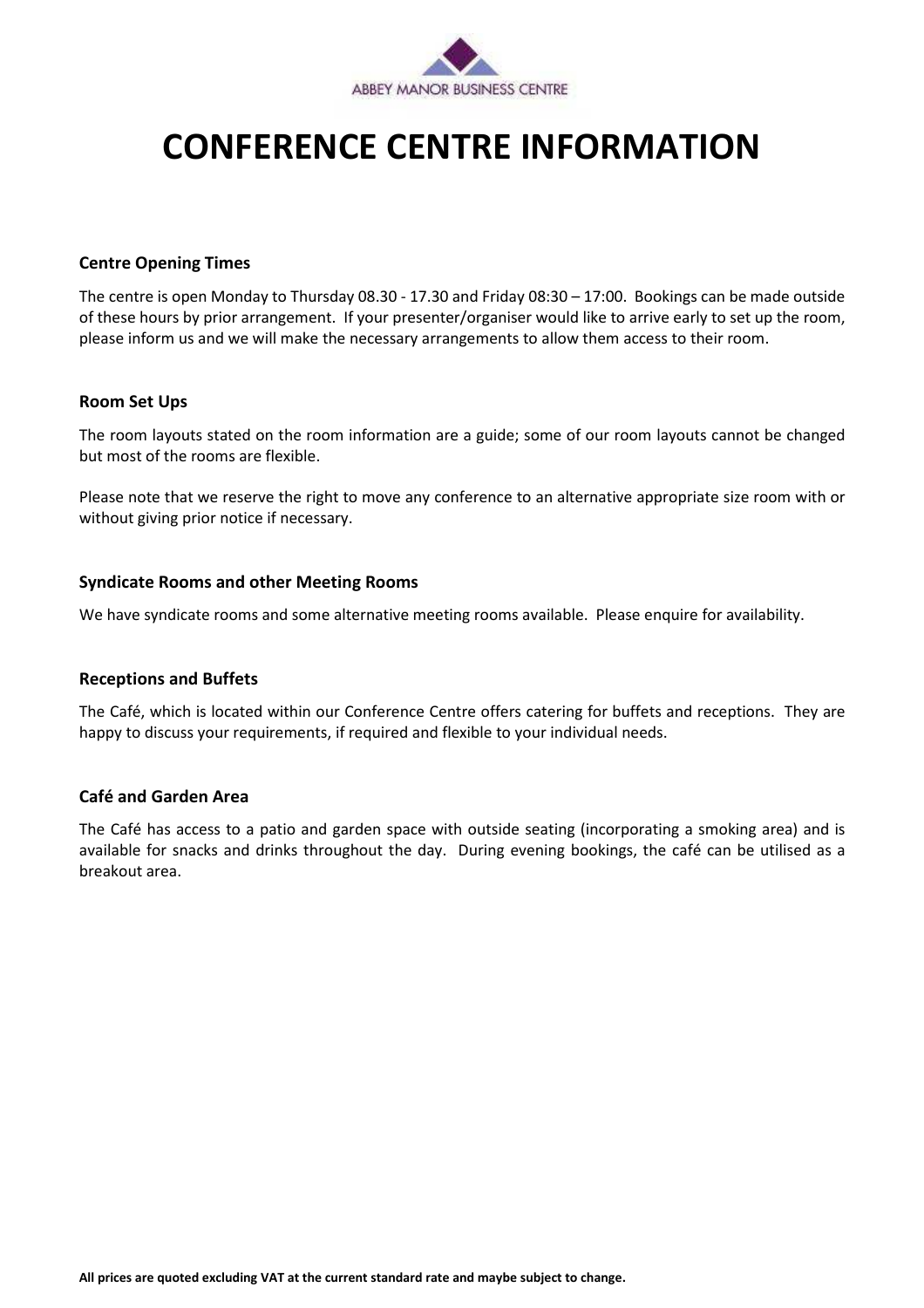

### **How to Find Us**



#### **From London/A303**

Take A303 west towards Exeter, pass by Yeovil and take the A3088 signposted to Yeovil. Take first exit at roundabout, pass straight over the next roundabout after 0.2 mile. After a further 0.1 mile, take third exit from next roundabout (next to Asda superstore) into Preston Road. The Abbey is approx. 0.4 mile on the left opposite a public house called The Bell (The Hungry Horse).

#### **From Taunton/M5**

Exit M5 at Junction 25, take A358 to Ilminster then A303 towards London. Take the A3088 road signposted Yeovil then follow directions above to The Abbey.

#### **From Dorchester**

Take A37 north from Dorchester towards Yeovil. At roundabout opposite Quicksilver Mail pub take the first exit signposted A303 Exeter along the A30. Then at next roundabout turn right signposted to Exeter and A303, then at third roundabout take first exit also signposted Exeter and A303, at the fourth and fifth roundabouts go straight across and at the sixth roundabout take the third exit into Preston Road signposted to the town centre. The Abbey is approximately 0.4 mile on the left opposite The Bell (The Hungry Horse) public house.

### **Car Parking**

We have up to 120 complimentary car parking spaces available.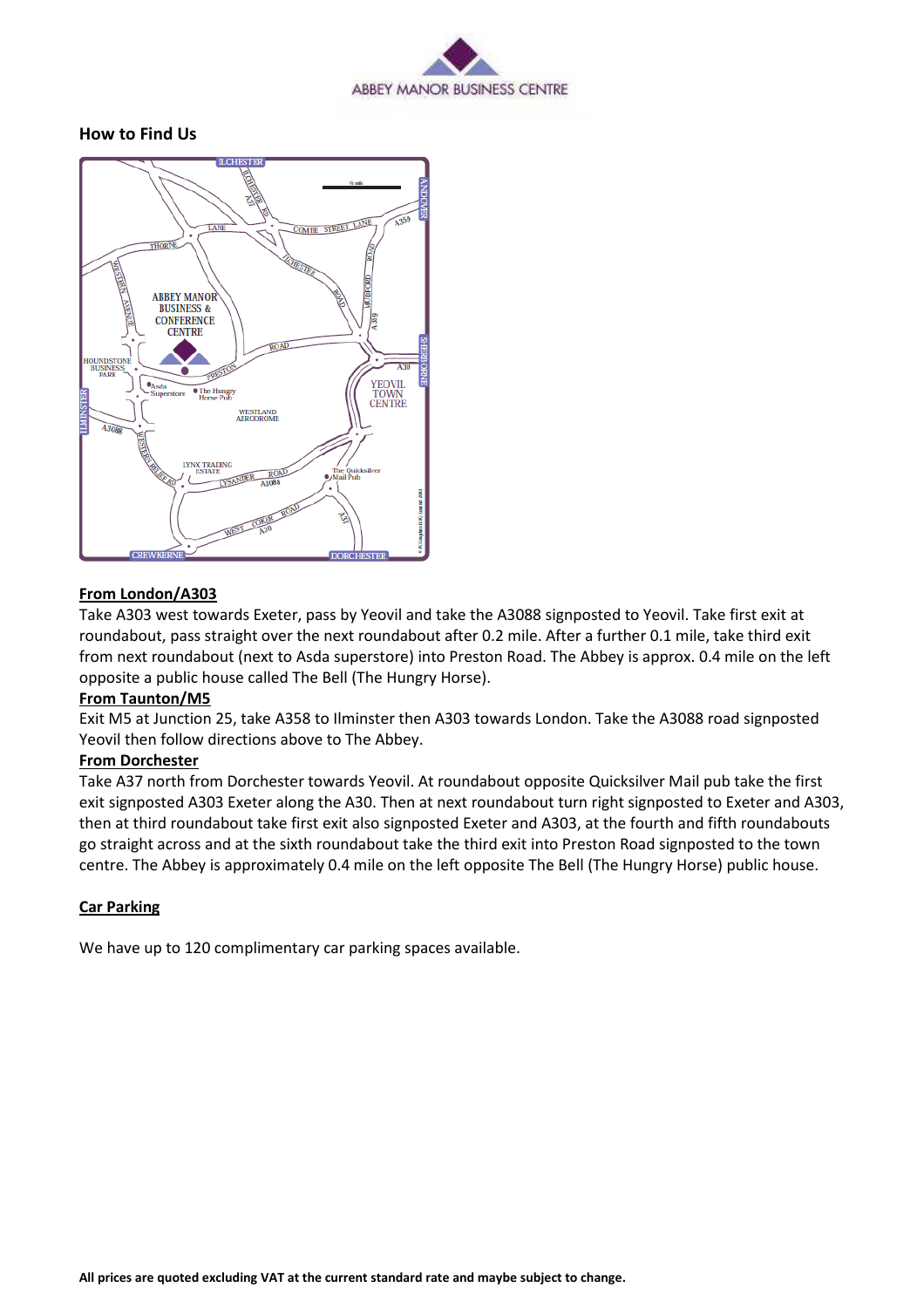

## **CONFERENCE CENTRE INFORMATION**

### **Business and Conference Centre Office Services**

We offer office services including colour and black & white photocopying, fax, telephone, a computer station with Internet access, e-mail facility and secretarial services which are charged as per our business services price list (copy enclosed).

### **Conference/Meeting Bookings**

To make a booking, please telephone 01935 848524 to confirm dates required and availability. A booking form will then be sent, once returned and completed, a confirmation letter will be issued.

### **Attendee List**

It is the responsibility of each organisation booking a meeting room to keep a record of all delegates attending on the day of the booking. This is for fire and safety regulations and should be available on the day of the booking in case of a fire.

### **Fire Exits and Amenities**

The Ladies' and Gents' Cloakrooms, Fire Exits and Fire Assembly Point locations will be indicated to you on your arrival.

### **Prices**

All prices quoted are exclusive of VAT. We reserve to right to update and change prices as required.

### **Further Information**

If you wish to discuss your booking and requirements, or need to request any further details, please contact a member of our admin team on Tel: 01935 848524 or email: ambc@abbeymanor.com

We hope to have the opportunity of welcoming you to the Abbey Manor Business and Conference Centre and taking care of your individual requirements.